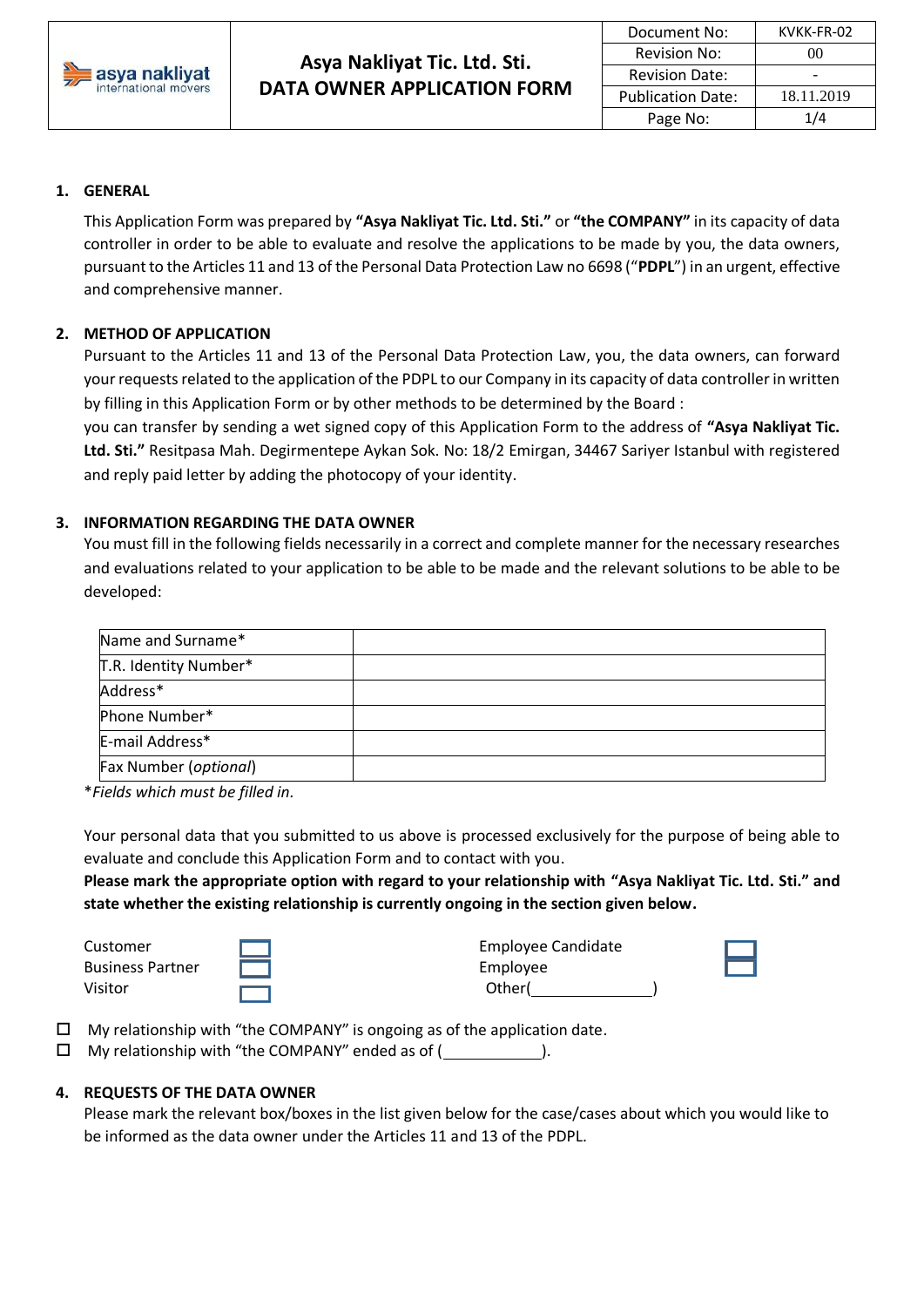

# **Asya Nakliyat Tic. Ltd. Sti. DATA OWNER APPLICATION FORM**

| Document No:             | KVKK-FR-02 |
|--------------------------|------------|
| <b>Revision No:</b>      | $($ i $()$ |
| <b>Revision Date:</b>    |            |
| <b>Publication Date:</b> | 18.11.2019 |
| Page No:                 | 214        |

| <b>YOUR REQUEST</b>                                                                                                                                                                                                                                           | <b>INFORMATION/DOCUMENT REQUIRED</b>                                                                                                                                                                                                                                                                                                                        | <b>YOUR</b><br><b>SELECTION</b> |
|---------------------------------------------------------------------------------------------------------------------------------------------------------------------------------------------------------------------------------------------------------------|-------------------------------------------------------------------------------------------------------------------------------------------------------------------------------------------------------------------------------------------------------------------------------------------------------------------------------------------------------------|---------------------------------|
| 1. I would like to learn whether my personal<br>data has been processed by "the COMPANY".                                                                                                                                                                     | If you would like to obtain information about a specific<br>data type, please state.                                                                                                                                                                                                                                                                        |                                 |
| 2. I would like to learn for which purpose my<br>personal data has been processed by "the<br>COMPANY".                                                                                                                                                        | If you would like to obtain information about a specific<br>data type, please state.                                                                                                                                                                                                                                                                        |                                 |
| 3. I would like to learn whether my personal<br>data is used in compliance with their purpose data type, please state.<br>by "the COMPANY".                                                                                                                   | If you would like to obtain information about a specific                                                                                                                                                                                                                                                                                                    |                                 |
| 4. If my personal data is transferred to third<br>persons in the country or in abroad, I would<br>like to know the third persons to whom my<br>personal data has been transferred.                                                                            | If you would like to obtain information about a specific<br>data type, please state.                                                                                                                                                                                                                                                                        |                                 |
| 5. I consider that my personal data has been<br>processed deficiency or incorrectly and I<br>request them to be corrected.                                                                                                                                    | Please state the information which you consider to<br>have been processed deficiently and incorrectly and<br>how the accurate manner of such information should<br>be.                                                                                                                                                                                      |                                 |
| 6. I request the correction of my personal<br>deficiently/incorrectly also by the third<br>persons to whom my personal data has been be.<br>transferred.                                                                                                      | Please state the information which you consider to<br>data which I consider to have been processed have been processed deficiently and incorrectly and<br>how the accurate manner of such information should                                                                                                                                                |                                 |
| 7. I request the deletion/destruction of my<br>personal data due to the reason that the<br>reasons requiring the processing of my<br>bersonal data have been eliminated.                                                                                      | Please state which data the data subjecting to your<br>request is and what the result which you consider that<br>it is against you is. Please include the certifying<br>information and documents regarding these issues into<br>the annex of the Application Form.                                                                                         |                                 |
| <b>8.</b> I request the deletion/destruction of my<br>personal data due to the reason that the<br>reasons requiring the processing of my<br>personal data have been eliminated also by<br>the third persons to whom my personal data<br>has been transferred. | If your request is related to only a part of your<br>personal data, please state which data they are and<br>the reason for this request of you together with the<br>certifying information and documents. Please include<br>the certifying information and documents regarding<br>these issues into the annex of the Application Form.                      |                                 |
| analyzed exclusively by automatic systems<br>and a result against me has arisen as a result<br>of this analysis. I object to this result.                                                                                                                     | 9. I consider that my personal data which has Please state the reason for this request of you and the<br>been processed by "the COMPANY" has been result of the situation regarding your request for<br>obtaining information. Please include the certifying<br>information and documents regarding these issues into<br>the annex of the Application Form. |                                 |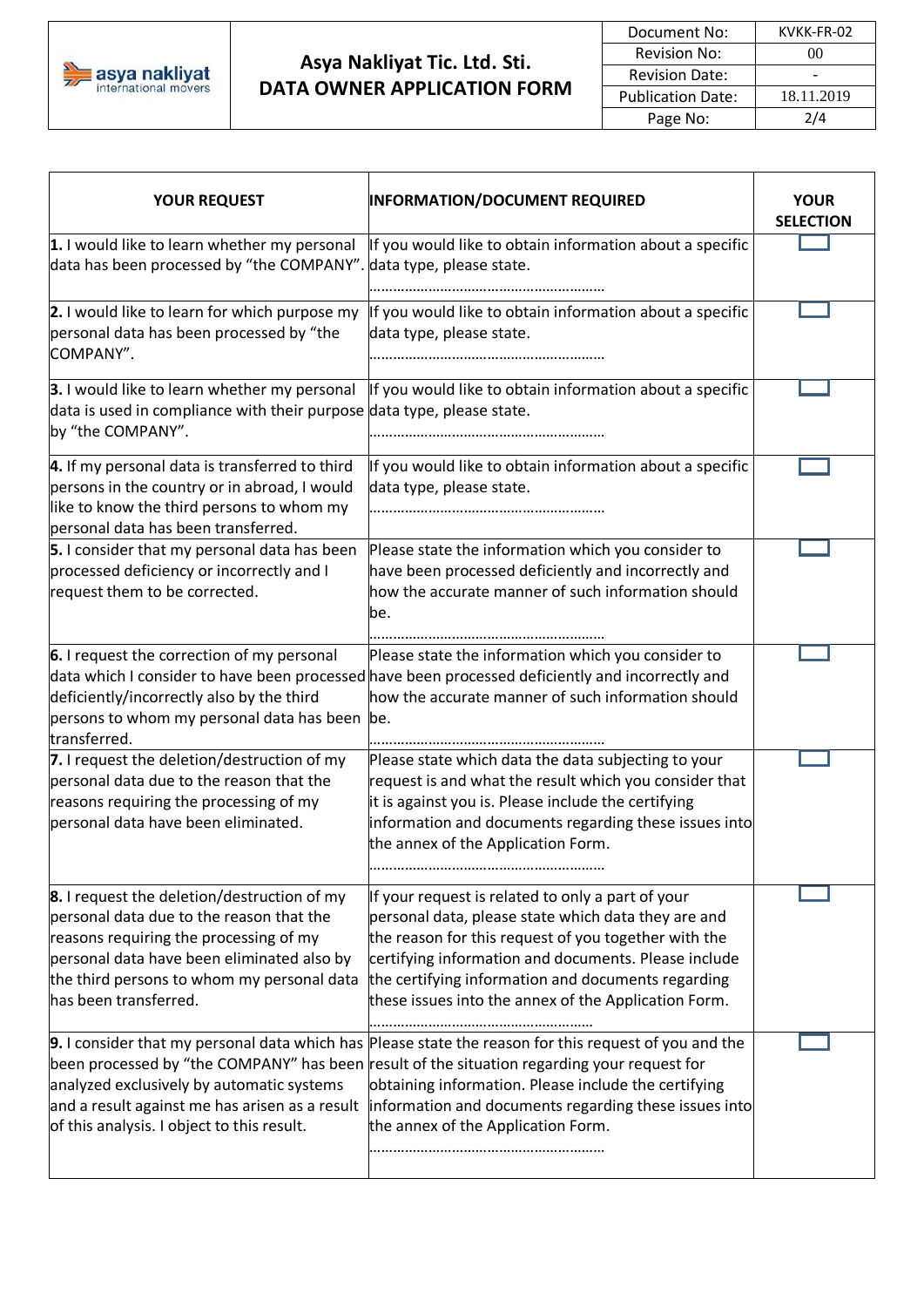

## **Asya Nakliyat Tic. Ltd. Sti. DATA OWNER APPLICATION FORM**

| Document No:             | KVKK-FR-02   |
|--------------------------|--------------|
| <b>Revision No:</b>      | $($ $)($ $)$ |
| <b>Revision Date:</b>    |              |
| <b>Publication Date:</b> | 18.11.2019   |
| Page No:                 | 3/4          |

| <b>10.</b> I request the compensation of the | Please state the reason for this request of you and the                                         |  |
|----------------------------------------------|-------------------------------------------------------------------------------------------------|--|
|                                              | damage that I incurred due to the processing damage which you consider that you incurred in the |  |
| of my personal data in contrary to the law.  | gap below; please include the certifying information                                            |  |
|                                              | and documents regarding these issues (for example;                                              |  |
|                                              | decisions of the Personal Data Protection Board or                                              |  |
|                                              | court decisions) into the annex of the Application                                              |  |
|                                              | Form.                                                                                           |  |
|                                              |                                                                                                 |  |

In the applications to be made by third persons on behalf of the data owner, a copy of the notarized power of attorney should be sent to us together with this Application Form. In the applications to be made on behalf of the children under guardianship/custody, a copy of the documents certifying the guardianship/custody relation should be sent to us together with this Application Form.

For the purpose of ensuring the security of your personal data, "the COMPANY" may contact with you in order to confirm that you are the data owner and may request certain information and documents from you on this matter *within seven (7) days* as of the date of receipt of your application for obtaining information by "Asya Nakliyat Tic. Ltd. Sti.". The information and documents that you provided to us within this scope will be immediately destroyed following the confirmation that you are the data owner.

In the case that the information and documents requested are incomplete, the information and documents will be requred to be completed and forwarded to us upon our request. The period of *thirty (30) days*specified in the article 13/2 of the PDPL with regard to the conclusion of the request will be suspended until the information and documents are completely forwarded to us.

### **5. CONCLUSION OF THE REQUEST OF THE DATA OWNER**

Your request, according to its nature, will be responded *within the shorted period of time* following the date when it is received by us pursuant to the PDPL and *within no later than thirty (30) days*. Our responses and evaluations will be forwarded to you in written or in electronic environment pursuant to the article 13 of the PDPL according to your selection that you specified in this Application Form. If you have a prior preference with regard to the application result's being forwarded one of the mail, electronic mail or fax methods, please state below:

| I request the result regarding my application to be sent to my e-mail address.   |  |
|----------------------------------------------------------------------------------|--|
| Il request the result regarding my application to be sent to my address by mail. |  |
| I request the result regarding my application to be sent by fax.                 |  |

Your requests will be concluded by "the COMPANY" free of charge. If the responding process causes a separate cost, any fee at the amounts determined within the framework of the relevant legislation may be requested.

### **6. DECLARATION OF THE DATA OWNER**

I kindly request the evaluation and conclusion of the application for obtaining information which I made pursuant to the PDPL within the framework of the request/requests that I specified above and I accept, declare and commit that the information and documents that I provided to you in this application are accurate, up-todate and belong to me.

| $D = 1$<br>Jwner<br>. .<br>Du cu 1<br>- |  |
|-----------------------------------------|--|
|                                         |  |